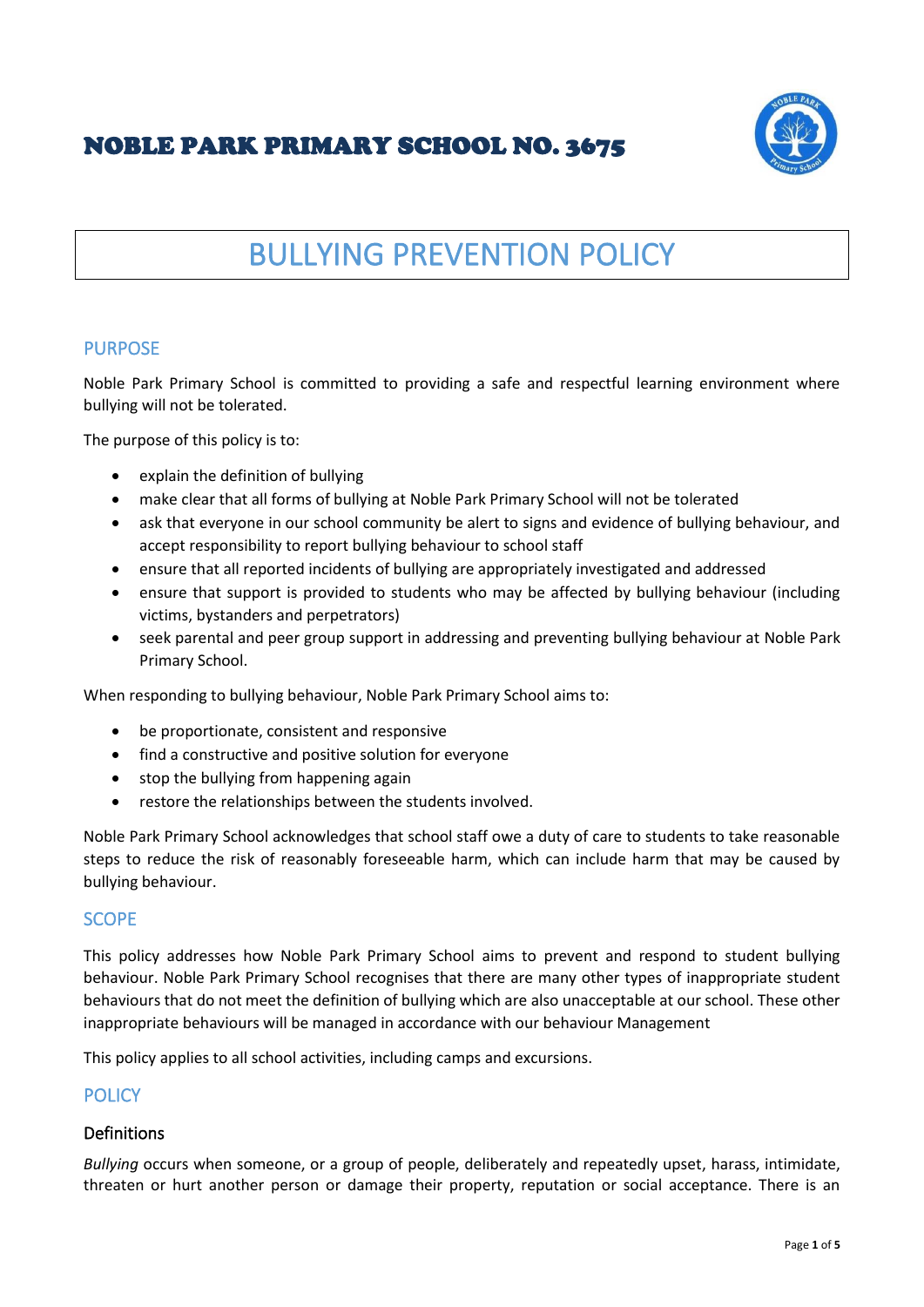imbalance of power in incidents of bullying, where the bully or bullies have more power than the victim due to their age, size, status or other reasons.

Bullying may be direct or indirect, physical or verbal, and includes cyberbullying. Bullying is not a one-off disagreement between two or more people or a situation of mutual dislike. In this policy any reference to 'bullying' includes all forms of bullying including cyberbullying.

Bullying can be:

- 1. *direct physical bullying* e.g., hitting, tripping, and pushing or damaging property.
- 2. *direct verbal bullying* e.g., name calling, insults, homophobic or racist remarks, verbal abuse.
- 3. *indirect bullying* e.g., spreading rumours, playing nasty jokes to embarrass and humiliate, mimicking, encouraging others to socially exclude a person and/or damaging a person's social reputation or social acceptance.

*Harassment* can also constitute bullying if it amounts to a pattern of behaviour or course of conduct towards another person that is demeaning, offensive or intimidating to a person.

*Cyberbullying* is direct or indirect bullying behaviours using digital technology. For example, via a mobile phone, tablets, computers, chat rooms, email, social media, etc. It can be verbal, written or include use of images, video and/or audio.

#### **Other distressing behaviours**

Many distressing behaviours may not constitute bullying even though they are unpleasant. Students who are involved in or who witness any distressing behaviours should report their concerns to school staff and our school will follow the Behaviour Management Policy. *Mutual conflict* involves an argument or disagreement between people with no imbalance of power. In incidents of mutual conflict, generally, both parties are upset and usually both want a resolution to the issue. Unresolved mutual conflict can develop into bullying if one of the parties targets the other repeatedly in retaliation.

*Social rejection or dislike* is not bullying unless it involves deliberate and repeated attempts to cause distress, exclude or create dislike by others.

*Single-episode acts* of harassment, nastiness or physical aggression are not the same as bullying. If someone is verbally abused or pushed on one occasion, they are not being bullied. Harassment, nastiness or physical aggression that is directed towards many different people is not the same as bullying. However, single episodes of harassment, nastiness or physical aggression are not acceptable behaviours at our school.

#### BULLYING PREVENTION

Noble Park Primary School has a number of programs and strategies in place to build a positive and inclusive school culture. We strive to foster a school culture that prevents bullying behaviour by modelling and encouraging behaviour that demonstrates acceptance, kindness and respect.

Bullying prevention at Noble Park Primary School is proactive and is supported by research that indicates that a whole school, multifaceted approach is the most effect way to prevent and address bullying. At our school:

- We have a positive school environment that provides safety, security and support for students and promotes positive relationships and wellbeing.
- We strive to build strong partnerships between the school, families and the broader community that means all members work together to ensure the safety of students.
- Teachers are encouraged to incorporate classroom management strategies that discourage bullying and promote positive behaviour.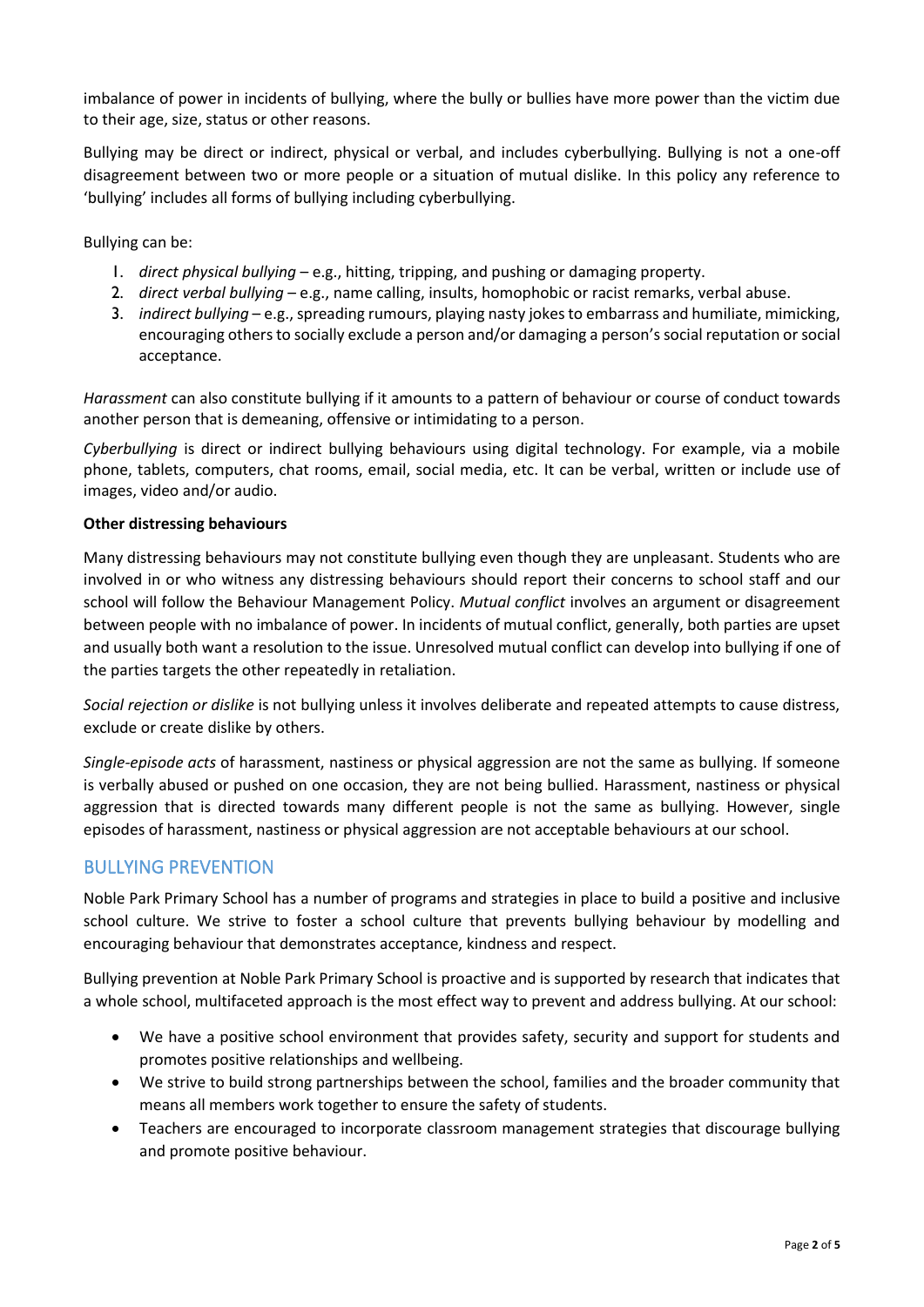- A range of Learning House experiences and programs are planned for each year to raise awareness about bullying and its impacts.
- In the classroom, our social and emotional learning curriculum teaches students what constitutes bullying and how to respond to bullying behaviour assertively. This promotes resilience, assertiveness, conflict resolution and problem solving.
- Students are encouraged to look out for each other and to talk to teachers and older peers about any bullying they have experienced or witnessed.

# INCIDENT RESPONSE

#### Reporting concerns to Noble Park Primary School

Bullying complaints will be taken seriously and responded to sensitively at our school.

Students who may be experiencing bullying behaviour, or students who have witnessed bullying behaviour, are encouraged to report their concerns to school staff as soon as possible.

In most circumstances, we encourage students to speak to their Home Group teacher and other Learning House teacher. However, students are welcome to discuss their concerns with any trusted member of staff including Susan Vissenjoux (Child Safety Contact person and Darren Veitch.

Parents or carers who may develop concerns that their child is involved in or has witnessed bullying behaviour at Noble Park Primary School should contact David Rothstadt or Susan Vissenjoux at the school.

Our ability to effectively reduce and eliminate bullying behaviour is greatly affected by students and/or parents and carers reporting concerning behaviour as soon as possible, so that the responses implemented by Noble Park Primary School are timely and appropriate in the circumstances.

#### Investigations

When notified of alleged bullying behaviour, school staff are required to:

- 1. record the details of the allegations in SENTRAL; and
- 2. inform the Team Leader, Student Wellbeing Team, Assistant Principal, Principal (this is done automatically via SENTRAL)

The Principal/Assistant Principal is responsible for investigating allegations of bullying in a timely and sensitive manner. To appropriately investigate an allegation of bullying, the Principal/Assistant Principal may:

- speak to the students involved in the allegations, including the victim/s, the alleged perpetrator/s and any witnesses to the incidents
- speak to the parents of the students involved
- speak to the teachers of the students involved
- take detailed notes of all discussions for future reference
- obtain written statements from all or any of the above.

All communications with the Principal/Assistant Principal in the course of investigating an allegation of bullying will be managed sensitively. Investigations will be completed as quickly as possible to allow for the behaviours to be addressed in a timely manner.

The objective of completing a thorough investigation into the circumstances of alleged bullying behaviour is to determine the nature of the conduct and the students involved. A thorough understanding of the alleged bullying will inform staff about how to most effectively implement an appropriate response to that behaviour.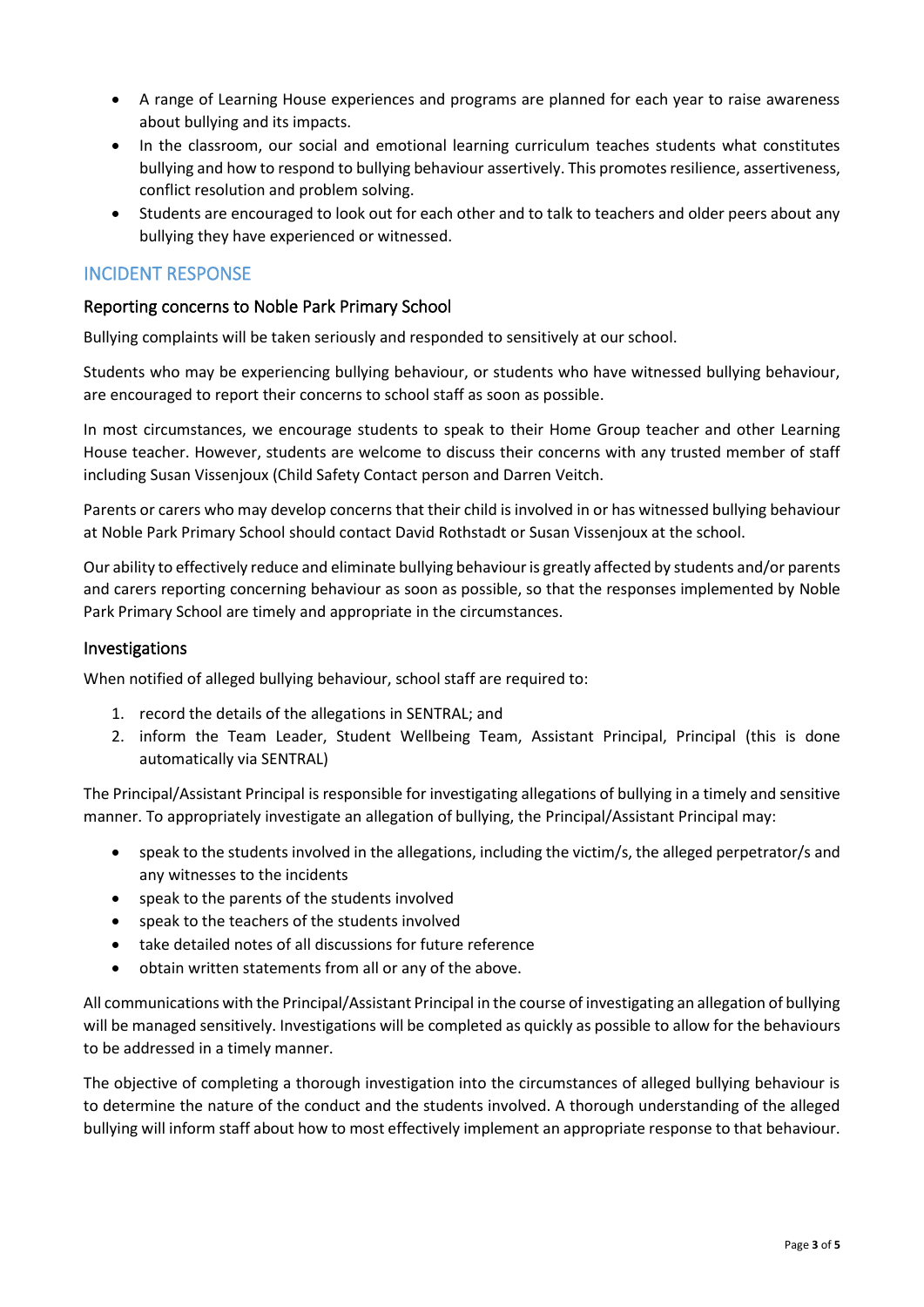Serious bullying, including serious cyberbullying, is a criminal offence and may be referred to Victoria Police. For more information, see: [Brodie's Law.](http://www.education.vic.gov.au/about/programs/bullystoppers/Pages/advicesheetbrodieslaw.aspx)

#### Responses to bullying behaviours

When Principal/Assistant Principal has sufficient information to understand the circumstances of the alleged bullying and the students involved, a number of strategies may be implemented to address the behaviour and support affected students in consultation with Student Wellbeing Team, teachers, SSS and/or Department of Education and Training specialist staff.

There are a number of factors that will be considered when determining the most appropriate response to the behaviour. When making a decision about how to respond to bullying behaviour, Noble Park Primary School will consider:

- the age and maturity of the students involved
- the severity and frequency of the bullying, and the impact it has had on the victim student
- whether the perpetrator student or students have displayed similar behaviour before
- whether the bullying took place in a group or one-to-one context
- whether the perpetrator demonstrates insight or remorse for their behaviour
- the alleged motive of the behaviour, including any element of provocation.

The Principal/Assistant Principal may implement all, or some of the following responses to bullying behaviours:

- Offer counselling support to the victim student or students, including referral to the Student Wellbeing Team, and SSS.
- Offer counselling support to the perpetrator student or students, including referral to SSS, or an external provider.
- Offer counselling support to affected students, including witnesses and/or friends of the victim student, including referral to SSS, external provider.
- Facilitate a restorative practice meeting with all or some of the students involved. The objective of restorative practice is to repair relationships that have been damaged by bringing about a sense of remorse and restorative action on the part of the person who has bullied someone and forgiveness by the person who has been bullied.
- Facilitate a mediation between some or all of the students involved to help to encourage students to take responsibility for their behaviour and explore underlying reasons for conflict or grievance. Mediation is only suitable if all students are involved voluntarily and demonstrate a willingness to engage in the mediation process.
- Facilitate a process using the Support Group Method, involving the victim student(s), the perpetrator students and a group of students who are likely to be supportive of the victim(s).
- Implement a Method of Shared Concern process with all students involved in the bullying.
- Implement disciplinary consequences for the perpetrator students, which may include removal of privileges, detention, suspension and/or expulsion consistent with our Student Wellbeing and Engagement policy, the Ministerial Order on Suspensions and Expulsions and any other relevant Department policy.
- Facilitate a Student Support Group meeting and/or Behaviour Support Plan for affected students.
- Prepare a Behaviour Plan restricting contact between victim and perpetrator students.
- Provide discussion and/or mentoring for different social and emotional learning competencies of the students involved.
- Monitor the behaviour of the students involved for an appropriate time and take follow up action if necessary.